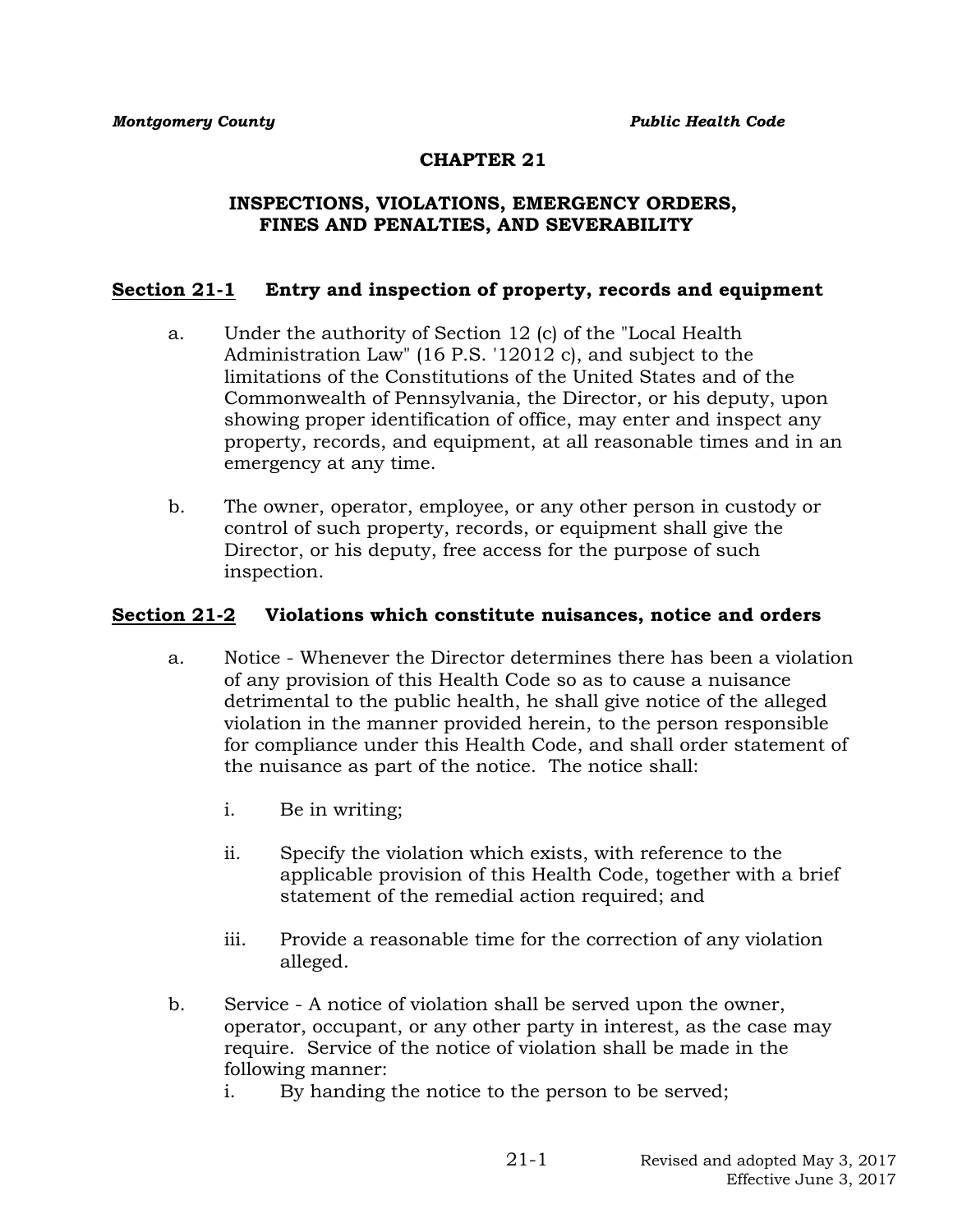- ii. By handing the notice to those persons designated for receipt of service of original process under the Rules of Civil Procedure promulgated by the Supreme Court of Pennsylvania;
- iii. By mailing the notice to the last known address of the person to be served, by registered mail, postage prepaid, accompanied with a request for a return receipt; or if service cannot be accomplished pursuant to i, ii, or iii of this subsection, then:
- iv. By posting the notice of violation in a conspicuous place on the property.
- c. Repeated violations The notice requirements of this section pertain only to first violations of any specified section. Upon a second and each successive violation, no notice to the alleged violator is required under this section.

# **Section 21-3 Emergency orders**

- a. The Director, when he determines that an emergency exists which necessitates immediate action to protect the public health, shall, without prior notice, issue a written order reciting the existence of the emergency and requiring corrective action necessary to resolve the emergency.
- b. Notwithstanding any other provisions of this Chapter, such emergency order shall be effective upon posting the notice of violation in a conspicuous place on the property, and it shall be complied with immediately.

# **Section 21-4 Non-compliance with orders**

a. In the event of the failure to comply with an order issued pursuant to any provision of this Health Code, the Director may take any action which is authorized by Section 12 (d), of the "Local Health Administration Law" (16 P.S. '12012 (d)), including but not limited to, abatement of the nuisance, with the cost of said abatement being recoverable from the owner of the premises where the nuisance or the cause was located, or from any other person who may have caused the nuisance, in the same manner as debts of like character are now collected by law, or in the manner provided by law for the collection of municipal claims.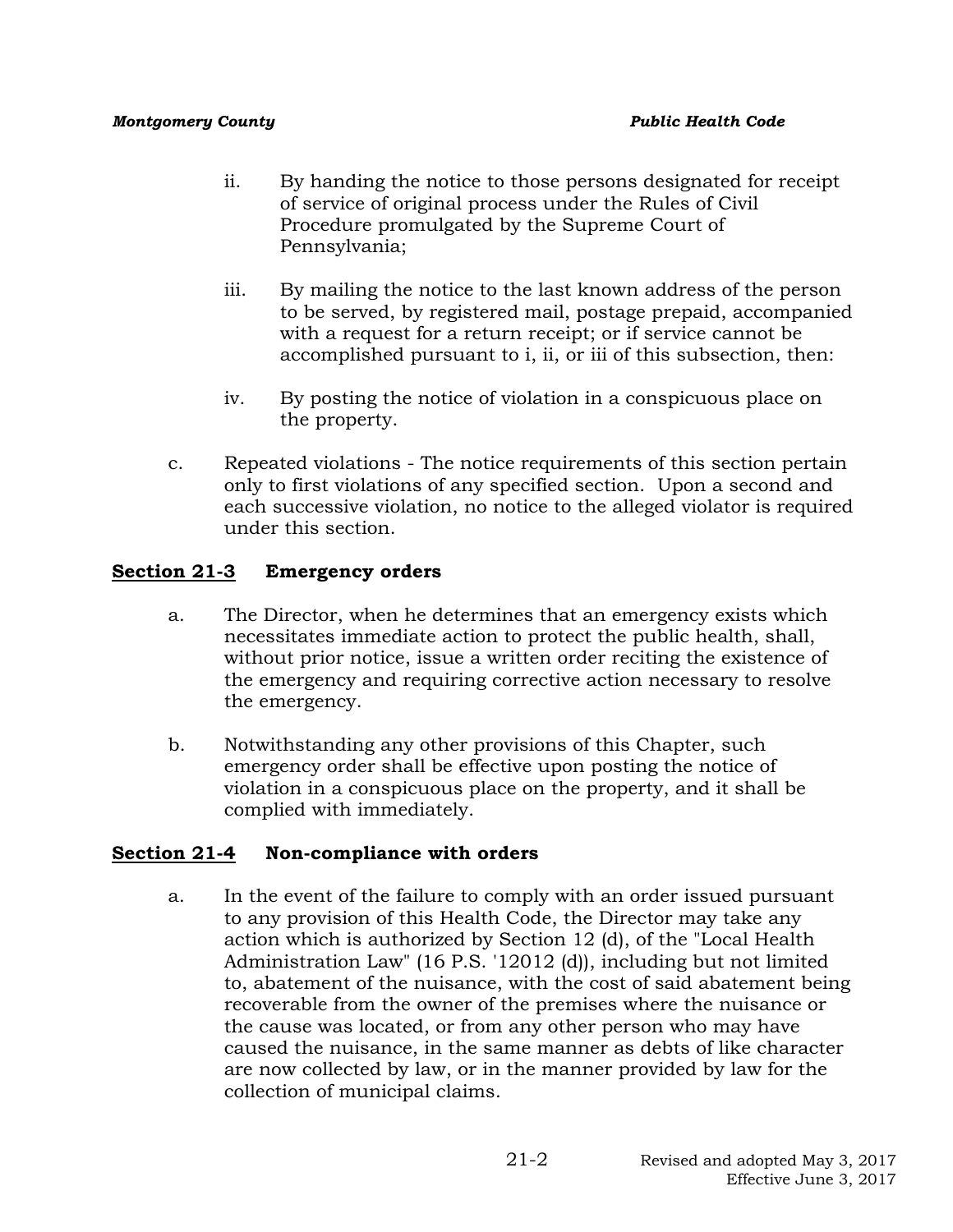- b. In accordance with Section 21-4 (a) immediately above, the Director may institute appropriate actions or proceedings at law or in equity to restrain, correct, or abate the violation of the order, or he may cause the order to be carried out at the expense of the County.
- c. Any legal action necessary to recover the expenses may be instituted by the Montgomery County Commissioners.
- d. In lieu of, or in addition to the above procedures, the Montgomery County Commissioners may, upon the advice of the Director seek relief from a nuisance or threatened nuisance detrimental to the public health by instituting proceedings in a court of equity, in accordance with Section 12 (d) of the "Local Health Administration Law" (16 P.S. '12012 (d)).

## **Section 21-5 Penalties**

- a. Summary Offenses- Any person who violates any provisions of the "Local Health Administration Law" or any rule or regulation of this Health Code, or who interferes with the Director or any other agent of the Montgomery County Health Department in the discharge of his official duties, shall, for the first offense, upon conviction thereof in a summary proceeding before any District Justice of Montgomery County, be sentenced to pay the costs of prosecution and a fine of not less than thirty dollars (\$30) nor more than three hundred dollars (\$300), and, in default thereof, undergo imprisonment of not less than ten (10) days nor more than thirty (30) days.
- b. Misdemeanors- Any person who violates any provision of the Local Health Administration Law or any rule or regulation of this Health Code, or who interferes with the Director or any other agent of the Montgomery County Health Department in the discharge of his official duties, convicted of a second or subsequent offense, shall be guilty of a misdemeanor and shall, upon conviction thereof, be sentenced to pay a fine of not less than five hundred dollars (\$500) nor more than one thousand dollars (\$1,000), or to undergo imprisonment not exceeding one (1) year, or both.